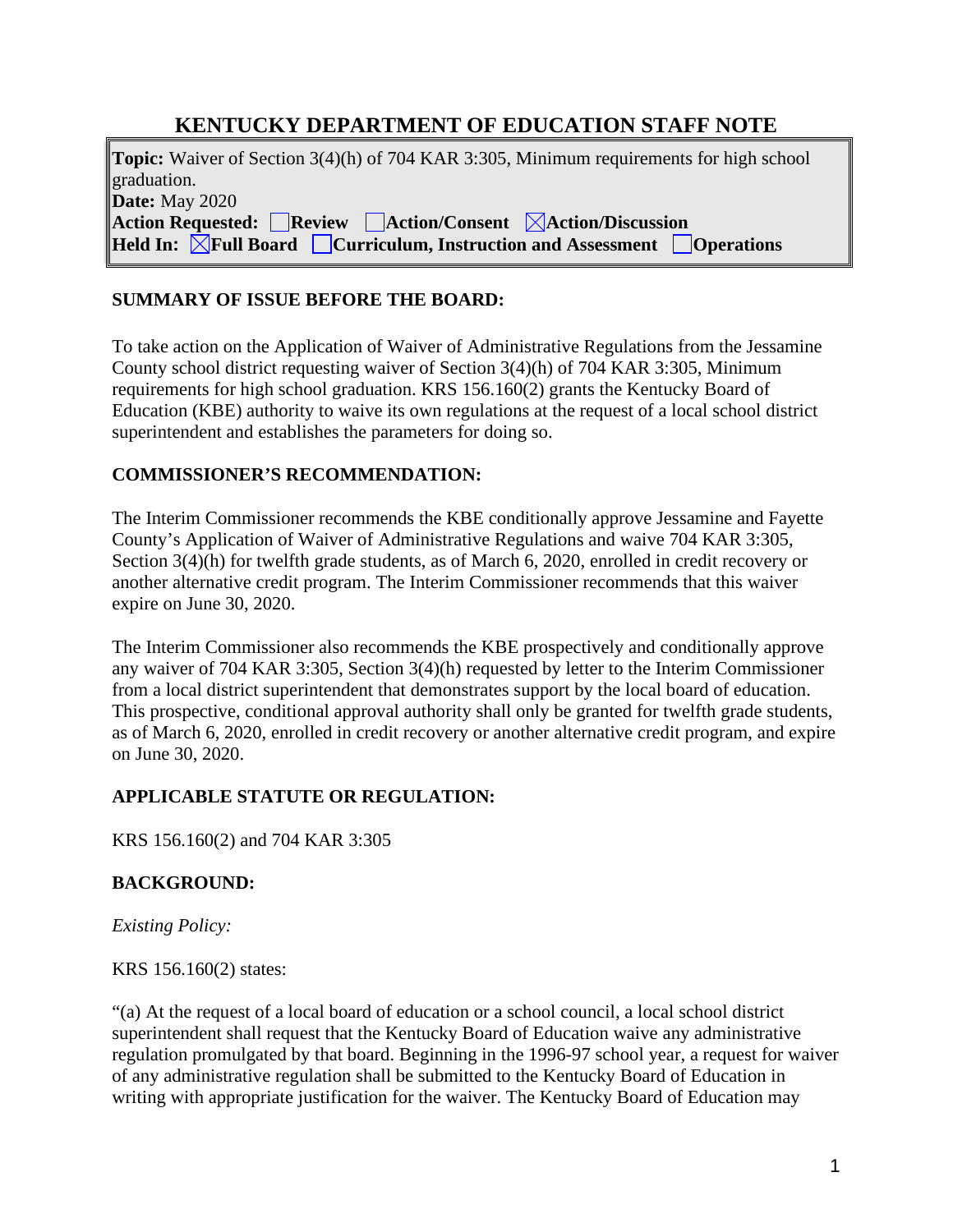approve the request when the school district or school has demonstrated circumstances that may include but are not limited to the following:

1. An alternative approach will achieve the same result required by the administrative regulation; 2. Implementation of the administrative regulation will cause a hardship on the school district or

school or jeopardize the continuation or development of programs; or

3. There is a finding of good cause for the waiver.

(b) The following shall not be subject to waiver:

1. Administrative regulations relating to health and safety;

2. Administrative regulations relating to civil rights;

3. Administrative regulations required by federal law; and

4. Administrative regulations promulgated in accordance with KRS 158.6451, 158.6453,

158.6455, and this section, relating to measurement of performance outcomes and determination of successful districts or schools, except upon issues relating to the grade configuration of schools.

(c) Any waiver granted under this subsection shall be subject to revocation upon a determination by the Kentucky Board of Education that the school district or school holding the waiver has subsequently failed to meet the intent of the waiver."

Additionally, Section 3 of 704 KAR 3:305 applies to "students entering grade nine (9) on or before the first day of the 2018-2019 academic year" and requires "a total of at least twenty-two (22) credits for high school graduation." Subsection (4)(h) of that Section of the regulation states, "The required credits and demonstrated competencies shall include the following minimum requirements…academic and career interest standards-based learning experiences – seven (7) credits including four (4) standards-based learning experiences in an academic or career interest based on the student's individual learning plan."

### *Summary of Issue:*

On March 6, 2020, Governor Andy Beshear declared, pursuant to KRS Chapter 39A, a State of Emergency and directed "the issuance of appropriate state active duty orders for the necessary officers, troops, personnel, equipment, including the resources of the Kentucky National Guard and other logistical support necessary for an immediate response to the novel coronavirus (COVID-19) emergency in the Commonwealth." In response to the declared State of Emergency and in compliance with the recommendation of Governor Beshear, Interim Commissioner Brown, and the state's leading public health experts, all 172 Kentucky school districts, Kentucky School for the Blind, Kentucky School for the Deaf, and 53 area technology centers cancelled inperson classes effective March 16, 2020 and, immediately or soon thereafter, began implementing nontraditional instruction (NTI).

As articulated by the school district applicants, certain populations of students, particularly those at risk of academic failure, have been negatively impacted by the inability to attend in-person classes. This impact can likely be mitigated long-term for most students; however, current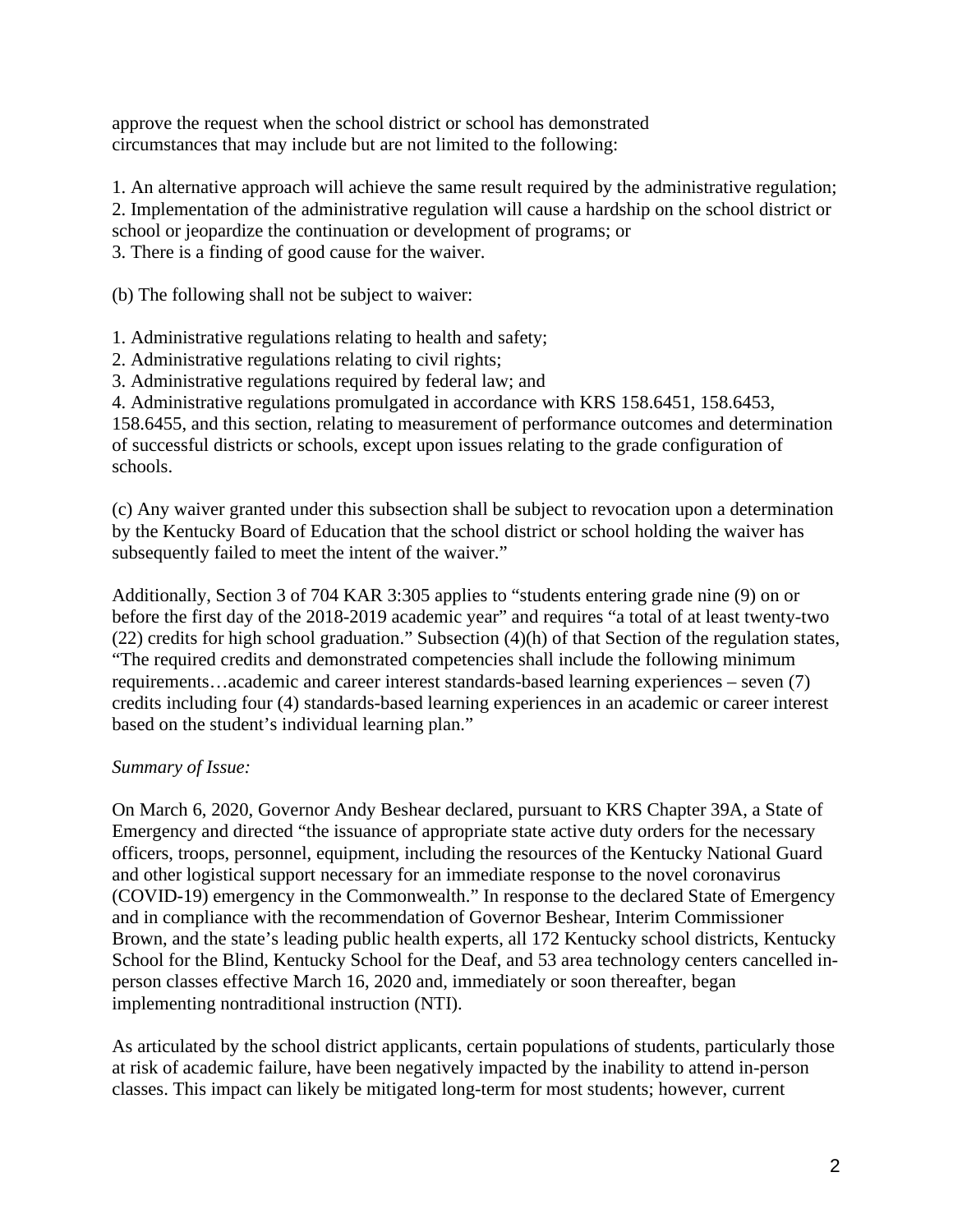twelfth grade students presently working on alternative high school completion plans are, according to Jessamine County, "unlikely to return to complete their high school coursework." For this reason and in an effort to ensure the academic success of these vulnerable students, both Jessamine and Fayette County School Districts request waiver of the "elective course requirements included in the state minimum high school graduation requirements. Jessamine County has requested 704 KAR 3:305, Section 3(4)(h) be waived for twelfth grade students, as of March 6, 2020, enrolled in credit recovery or another alternative credit program. Jessamine County states that, if granted, this waiver will allow this limited population of students to "focus on the 15 core credits for graduation" required in Section 3 of 704 KAR 3:305, which "are most critical for success in…post-high school plans," and "help them graduate on-time with their peers." Fayette County requests that for students age 18 to 20 deemed at-risk of dropping out or aging out of high school be permitted to graduate without completing elective course requirements.

The Interim Commissioner also recommends the KBE prospectively and conditionally approve any waiver of 704 KAR 3:305, Section 3(4)(h) requested by letter to the Interim Commissioner from a local district superintendent that demonstrates support by the local board of education. This prospective, conditional approval authority shall only be granted for twelfth grade students, as of March 6, 2020, enrolled in credit recovery or another alternative credit program. Any waiver granted will expire on June 30, 2020.

#### *Budget Impact:*

There is no budget impact to the KDE or KBE associated with waiving 704 KAR 3:305; however, additional staff time may be required to ensure all districts comply with the terms of any conditional approval issued by the KBE.

### **CONTACT PERSON(S):**

Kelly Foster, Associate Commissioner Office of Continuous Improvement and Support Email: Kelly.Foster@education.ky.gov (502) 564-5130

David Cook, Director Office of Continuous Improvement and Support Email: David.Cook@education.ky.gov (502) 564-4201

Kein C. Brown

\_\_\_\_\_\_\_\_\_\_\_\_\_\_\_\_\_\_\_\_\_\_\_\_\_\_\_\_\_\_\_ **Interim Commissioner of Education**